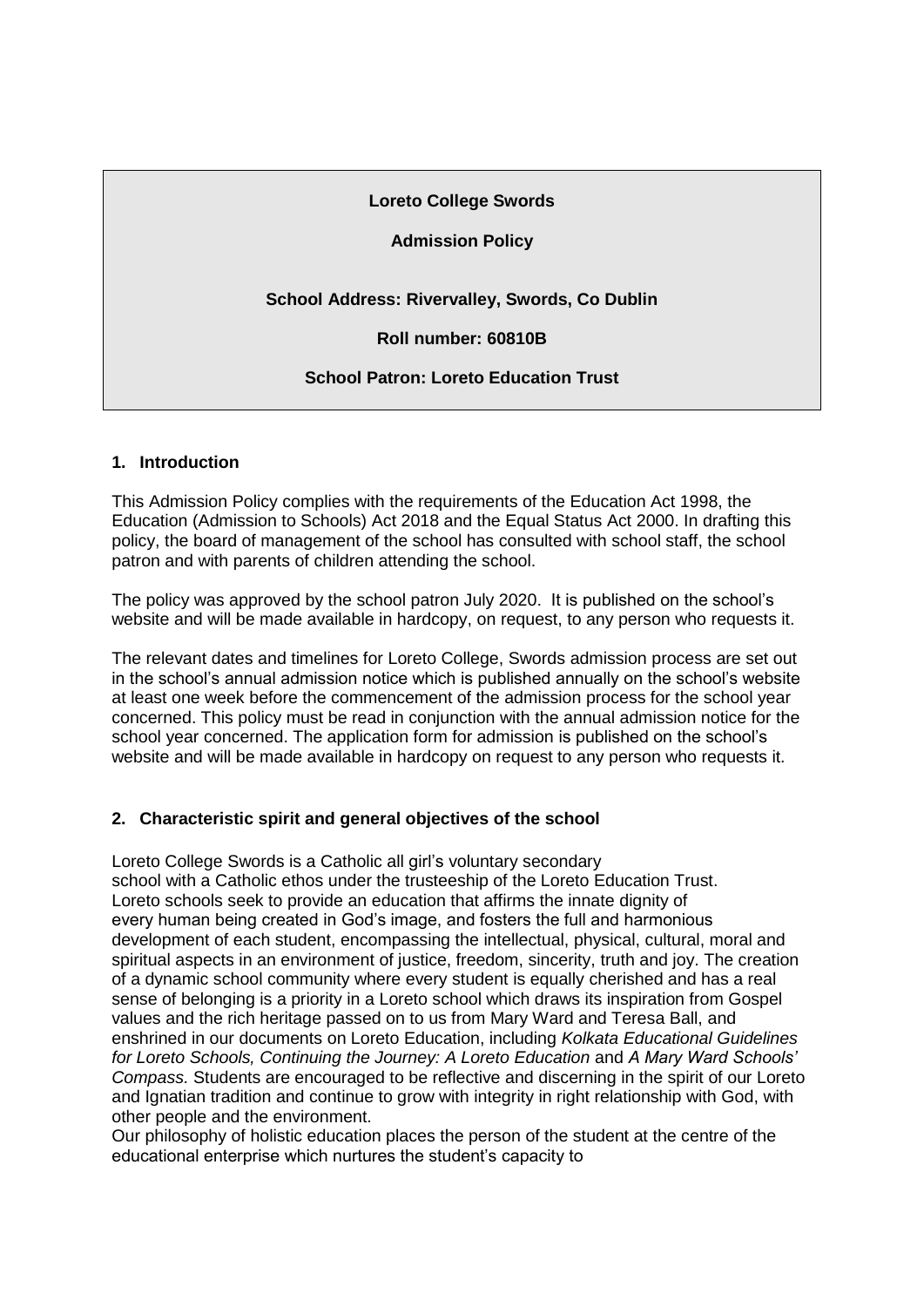"seek truth … to love what is good … to strive for excellence" (Teresa Ball) and joyfully engage with life-long self-directed learning in all its dimensions. In so doing, we are committed to preparing students to take their place in society as generous, confident, perceptive, well-informed, articulate and compassionate people ready to contribute to the common good.

Loreto schools welcome students of all faiths and of none while maintaining a Catholic ethos. Inter-faith and inter-cultural dialogue together with a spirit of inclusivity and the celebration of diversity are fostered in the school. In harmony with our characteristic spirit and recognising that care of faith and education are fundamental to the Loreto tradition, Religious Education is central to our curriculum and the faith formation of Catholic students is supported by the school in accordance with the doctrines, practices and traditions of the Catholic Church. Each student's spiritual life is expressed and deepened through prayer, ritual in the cycle of the liturgical year, reflection on the profound link between faith and justice and creative engagement with the dialogue of faith and life communicated in nature, in science and in the arts.

In accordance with S.15 (2) (b) of the Education Act, 1998 the Board of Management of Loreto College Swords shall uphold, and be accountable to the patron for so upholding, the characteristic spirit of the school as determined by the cultural, educational, moral, religious, social, linguistic and spiritual values and traditions which inform and are characteristic of the objectives and conduct of the school.

#### *Loreto College Swords Mission Statement*

Our school recognises that each student is unique and has different gifts as well as different needs.

Our wish is to enable the release of this positive potential within each student by offering a relevant curriculum in a school community characterised by care and justice.

We do not regard our school as just an education establishment but, rather, a truly Christian community where the total curriculum aims to promote the growth and development of each student.

We recognise that each student's development is closely linked to a good self-image and thus we emphasize the pursuit of excellence appropriate to each student so that she may develop, to the full, the particular abilities received from God.

We urge special concern for those who are emotionally, materially or intellectually disadvantaged.

Although we acknowledge that it is important for all students to strive to do well in public examinations, we do not wish preparation for such examinations to narrow the thrust of education to the accumulation of knowledge.

We encourage pupil involvement in decision-making and in projects directed towards student welfare, so that all share more fully in promoting the school's basic philosophy.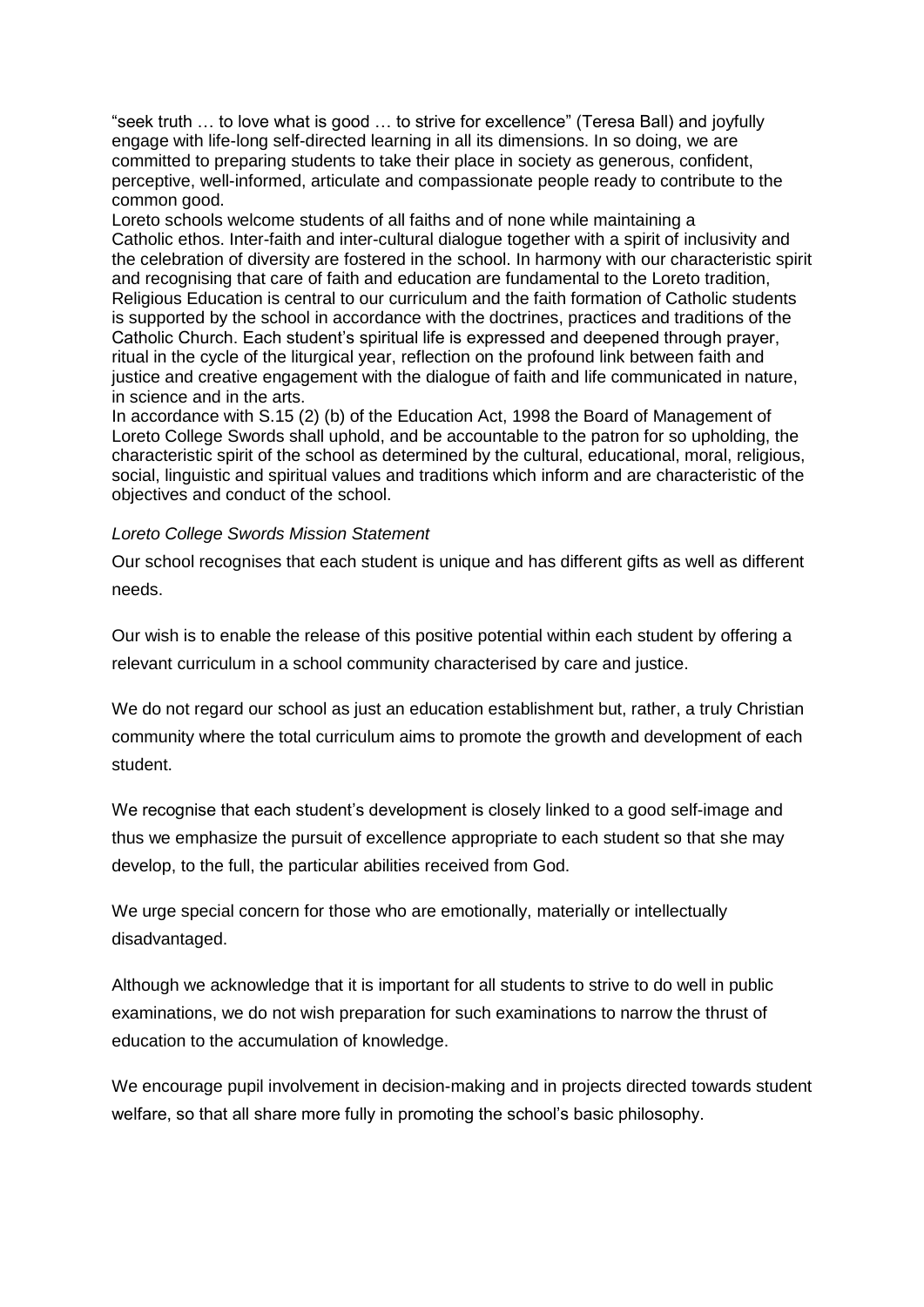We would like to develop in our student's attitudes and skills, which may help them to cope effectively with continuing change, which is a feature of our society. Within the curriculum, activities are designed to aid in the development of interpersonal and communication skills.

It is our wish that our students leave us with life-skills and attitudes which will enable them to lead lives satisfying to themselves and lives which may contribute to society.

## **3. Admission Statement**

Loreto College, Swords will not discriminate in its admission of a student to the school on any of the following:

- (a) the gender ground of the student or the applicant in respect of the student concerned,
- (b) the civil status ground of the student or the applicant in respect of the student concerned,
- (c) the family status ground of the student or the applicant in respect of the student concerned,
- (d) the sexual orientation ground of the student or the applicant in respect of the student concerned,
- (e) the religion ground of the student or the applicant in respect of the student concerned,
- (f) the disability ground of the student or the applicant in respect of the student concerned,
- (g) the ground of race of the student or the applicant in respect of the student concerned,
- (h) the Traveller community ground of the student or the applicant in respect of the student concerned, or
- (i) the ground that the student or the applicant in respect of the student concerned has special educational needs

As per section 61(3) of the Education Act 1998, 'civil status ground', 'disability ground', 'discriminate', 'family status ground', 'gender ground', 'ground of race', 'religion ground', 'sexual orientation ground' and 'Traveller community ground' shall be construed in accordance with section 3 of the Equal Status Act 2000.

Loreto College, Swords is an all-girls school and does not discriminate where it refuses to admit a boy applying for admission to this school.

Loreto College, Swords is a school whose objective is to provide education in an environment which promotes certain religious values and does not discriminate where it refuses to admit as a student a person who is not of the Roman Catholic denomination and it is proved that the refusal is essential to maintain the ethos of the school.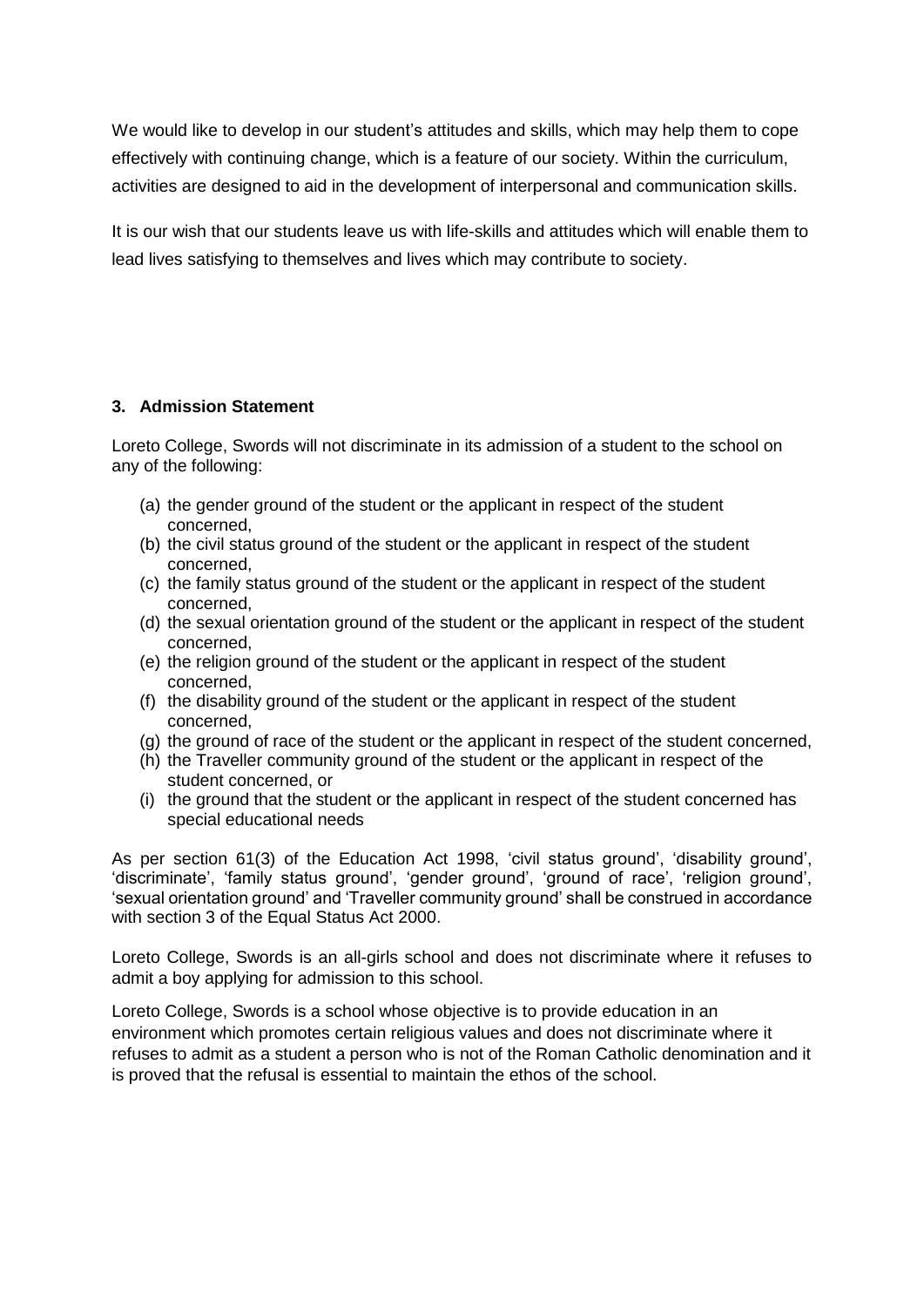# **4. Additional Educational Needs**

Loreto College Swords welcomes female students with additional needs and will work with the student's family and the DES to provide the best possible arrangements for every student. Please see Loreto College Swords Special Education Needs policy.

## **5. Admission of Students**

This school shall admit each student seeking admission except where –

- a) the school is oversubscribed (please see section 6 below for further details)
- b) a parent of a student, when required by the principal in accordance with section 23(4) of the Education (Welfare) Act 2000, fails to confirm in writing that the code of behaviour of the school is acceptable to him or her and that he or she shall make all reasonable efforts to ensure compliance with such code by the student
- c) Loreto College, Swords provides education exclusively for girls and may refuse to admit as a student a person who is not of the gender provided for by this school.

# **6. Oversubscription**

In the event that the school is oversubscribed, the school will, when deciding on applications for admission, apply the following selection criteria in the order listed below to those applications that are received within the timeline for receipt of applications as set out in the school's annual admission notice:

For such enrolments, Loreto College Swords will only accept **female** students who **at the time of the Selection Process**, satisfy one of the following criteria. The criteria are divided into three categories.

**Please be aware that it must be stated on the Application Form if you wish to be considered in Category A.** 

## **Category A**

(i) Sister of a present student in Loreto College Swords

 (ii) Sister of a past student in Loreto College Swords, where past-student is defined as one who has completed at least one academic year in the College.

- (iii) Daughter of eligible staff in the College where eligible staff is defined as noncasual employees employed by Loreto College, Swords for a minimum of one academic year and who are reasonably expected to be employed by the school at the time their daughter commences Secondary School.
- (iv) Daughter of a past student of Loreto College Swords or Loreto College Secondary School, North Great Georges Street who is attending one of the schools named in Category B or Category C. (If the number of students in this subsection exceeds 25% of total allocation,

then a random selection process will need to take place) The right of the Principal to allocate a place(s) under this sub-category ends before any of the Random Selection Processes take place.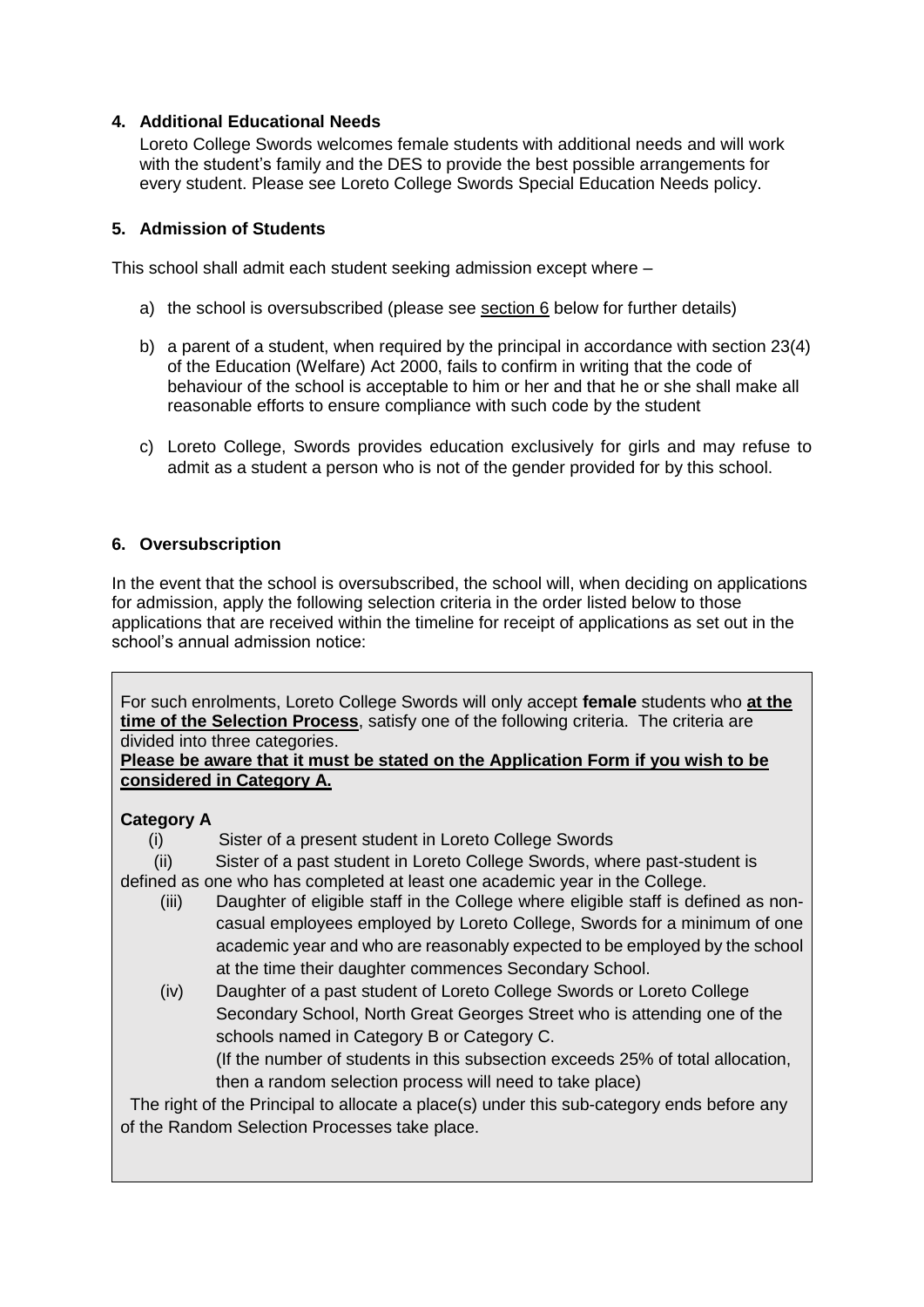# **Category B**

Only female applicants from any one of the following; Holy Family Primary School, Rivervalley, Swords, St Colmcille's Primary School, Swords or St Cronan's Primary School, Brackenstown, Swords.

# **Category C**

Only female applicants from any one of the following: Scoil an Duinnínigh, Scoil Bhriain Bóroimhe, Swords, Old Boro Primary School, Swords, Swords Educate Together N.S., Our Lady's N.S. Oldtown, St. Brigid's, Rolestown, Ballyboughal N.S, Thornleigh Educate Together and Holywell Educate Together.

# **SELECTION PROCESS**

## **Procedures for offering places**

In the event that there are more Application Forms than places available in the relevant year, the Principal will apply the following criteria in the following order in the allocation of places.

First priority will be offered to students in Category A. As part of the Selection Process all places in Category A will be assigned prior to the Random Selection Process involving Categories B & C. If there are more than 25% of the applicants in Category A section VI then a random selection process will then take place. Unsuccessful applicants from Category A will be considered in Category B or C.

The number of places to be offered to students in each school in Category B and to all schools in Category C will be on a percentage pro-rata basis directly proportional to the number of valid forms received from each of the schools in Category B and from all the schools in Category C. (See example in Appendix 1.)

A random selection process will be used to select those students from each school in Category B to whom an offer of a place will be made. A similar but separate random process will be used to select those students from all schools in Category C to whom an offer of a place will be made.

The Principal, witnessed by a member of the Parents' Association and an Independent Observer, will oversee each of the random processes.

See Appendix 1

## **Random Selection Processes**

In the event of surplus applicants in Category A Section VI then a random selection process will take place to choose the successful applicants

In the other Random Selection Process, places will be assigned to categories B & C. The name of each student entitled to participate in this selection process will be placed in four containers – one container for each of the schools in Category B and one container for Category C. A member of the Parents Association will draw names from each container, one by one, until the maximum number of places allocated for each school in Category B and all the schools in Category C is reached.

The order in which the names are drawn from the container will be recorded on a numbered list. Places will be offered in the order in which names are drawn from the container until the available places are filled.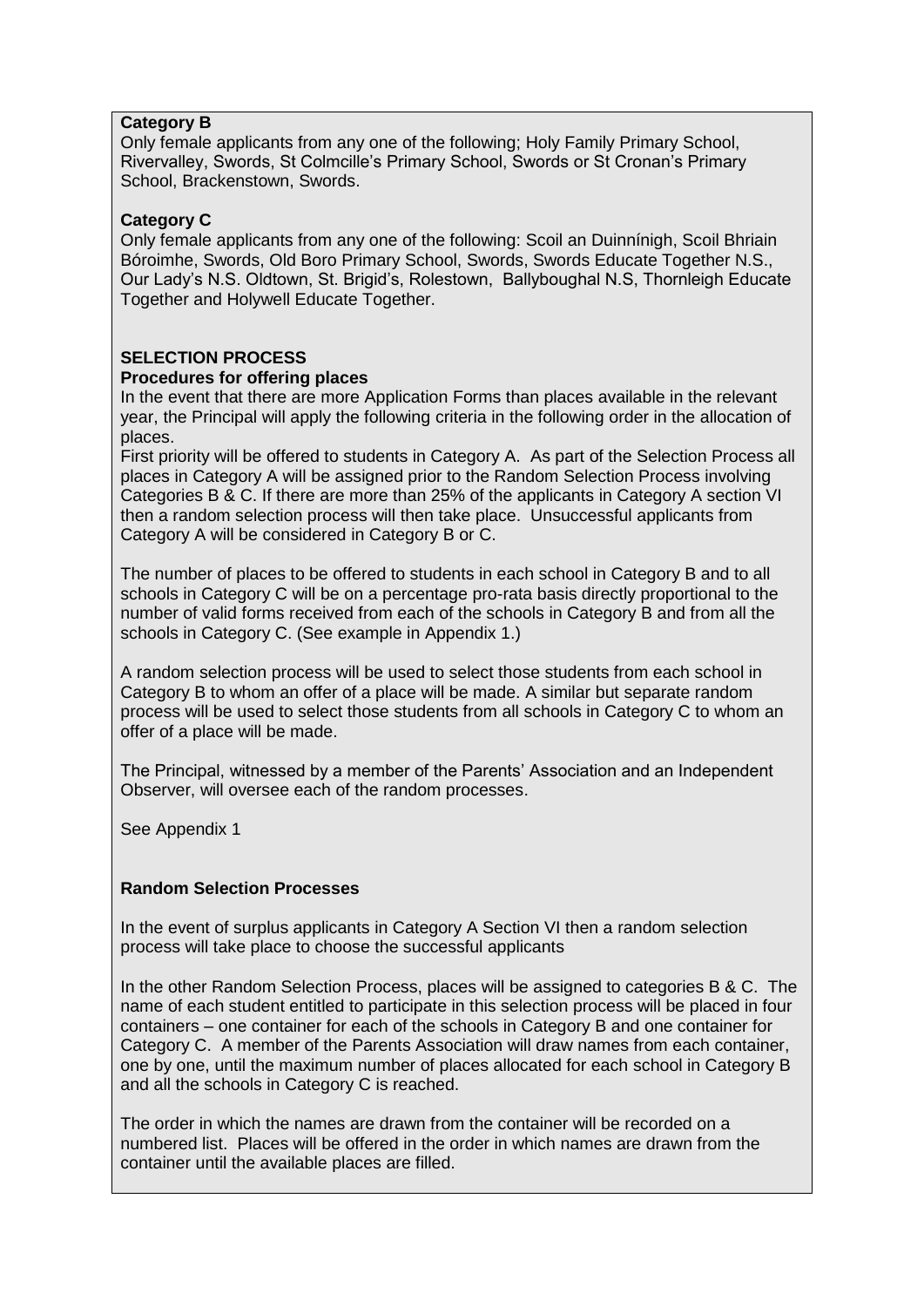The remaining names in each container will be placed in one single container and a second similar random process will take place to establish a single numbered waiting list.

Please Note: Where there are Application Forms from two or more sisters in the one random selection process, then upon the selection of one of their number, all of the sisters are deemed selected. Where there are insufficient places available in the relevant subcategory or category, the name(s) of that sister(s) is automatically placed at the beginning of the single numbered waiting list.

The Principal will allocate the 120 places to Categories A, B and C and allocate a place on the single waiting list to the remaining applicants.

## **7. What will not be considered or taken into account**

In accordance with section 62(7) (e) of the Education Act, the school will not consider or take into account any of the following in deciding on applications for admission or when placing a student on a waiting list for admission to the school:

- (a) the payment of fees or contributions (howsoever described) to the school;
- (b) a student's academic ability, skills or aptitude;
- (c) the occupation, financial status, academic ability, skills or aptitude of a student's parents;
- (d) a requirement that a student, or his or her parents, attend an interview, open day or other meeting as a condition of admission;
- (e) a student's connection to the school by virtue of a member of his or her family attending or having previously attended the school; (except those connections outlined in Category A)
- (f) the date and time on which an application for admission was received by the school,

This is subject to the application being received at any time during the period specified for receiving applications set out in the annual admission notice of the school for the school year concerned.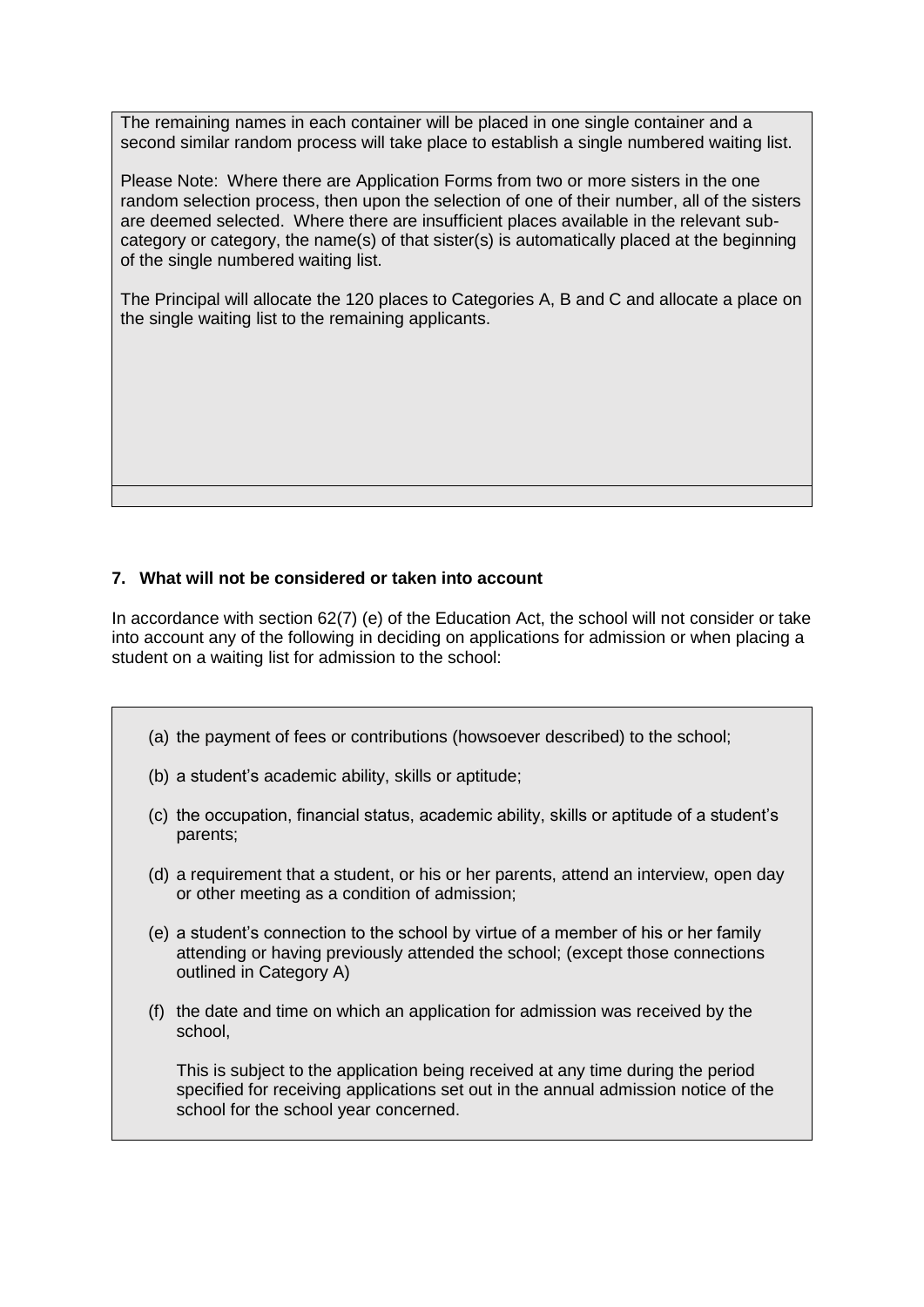# **8. Decisions on applications**

All decisions on applications for admission to Loreto College, Swords will be based on the following:

- Our school's admission policy
- The school's annual admission notice (where applicable)
- The information provided by the applicant in the school's official application form received during the period specified in our annual admission notice for receiving applications

(Please see [section 14](#page-8-0) below in relation to applications received outside of the admissions period and [section 15](#page-10-0) below in relation to applications for places in years other than the intake group.)

Selection criteria that are not included in our school admission policy will not be used to make a decision on an application for a place in our school.

# **9. Notifying applicants of decisions**

Applicants will be informed in writing as to the decision of the school, within the timeline outlined in the annual admissions notice.

If a student is not offered a place in our school, the reasons why they were not offered a place will be communicated in writing to the applicant, including, where applicable, details of the student's ranking against the selection criteria and details of the student's place on the waiting list for the school year concerned.

Applicants will be informed of the right to seek a review/right of appeal of the school's decision (see [section 18](#page-11-0) below for further details).

# <span id="page-6-0"></span>**10. Acceptance of an offer of a place by an applicant**

Parents / Guardians who wish to accept the offer of a place must return the fully completed Offer Acceptance Form before the relevant closing date – the relevant closing date will be notified to them when an offer of a place is made.

In accepting an offer of admission from Loreto College, you must indicate—

(i) whether or not you have accepted an offer of admission for another school or schools. If you have accepted such an offer, you must also provide details of the offer or offers concerned and

(ii) whether or not you have applied for and awaiting confirmation of an offer of admission from another school or schools, and if so, you must provide details of the other school or schools concerned.

Applicants should be aware that failure to disclose this information on the acceptance of a place may lead to an offer being withdrawn by the school.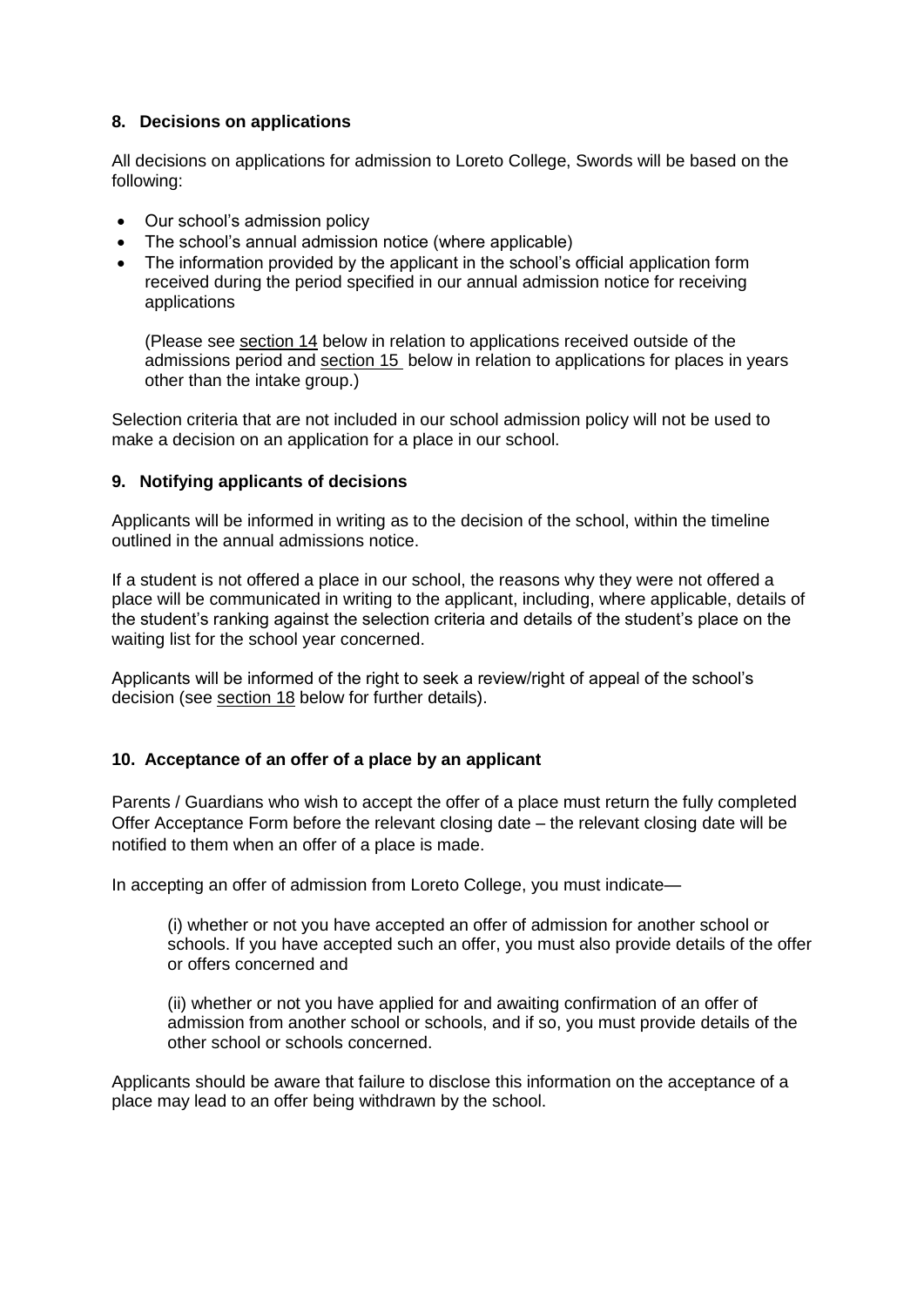# **11. Circumstances in which offers may not be made or may be withdrawn**

An offer of admission may not be made or may be withdrawn by Loreto College where—

- (i) it is established that information contained in the application is false or misleading.
- (ii) an applicant fails to confirm acceptance of an offer of admission on or before the date set out in the annual admission notice of the school.
- (iii) the parent of a student, when required by the principal in accordance with section 23(4) of the Education (Welfare) Act 2000, fails to confirm in writing that the code of behaviour of the school is acceptable to him or her and that he or she shall make all reasonable efforts to ensure compliance with such code by the student; or
- (iv) an applicant has failed to comply with the requirements of 'acceptance of an offer' as set out in [section 10](#page-6-0) above.

## **12. Sharing of Data with other schools**

Applicants should be aware that section 66(6) of the Education (Admission to Schools) Act 2018 allows for the sharing of data between schools in order to facilitate the efficient admission of students. Section 66(6) allows a school to provide a patron or another board of management with a list of the students in relation to whom—

- (i) an application for admission to the school has been received,
- (ii) an offer of admission to the school has been made, or
- (iii) an offer of admission to the school has been accepted.

The list may include any or all of the following:

- (i) the date on which an application for admission was received by the school;
- (ii) the date on which an offer of admission was made by the school;
- (iii) the date on which an applicant accepted an offer of admission;

(iv) a student's personal details including his or her name, address, date of birth and personal public service number (within the meaning of section 262 of the Social Welfare Consolidation Act 2005).

## **13. Waiting list in the event of oversubscription**

In the event of there being more applications to the school year concerned than places available, a waiting list of students whose applications for admission to Loreto College were unsuccessful due to the school, being oversubscribed will be compiled and will remain valid for the school year in which admission is being sought.

Placement on the waiting list of Loreto College, Swords is in the order of priority assigned to the students' applications after the school has applied the selection criteria in accordance with this admission policy.

Offers of any subsequent places that become available for and during the school year in relation to which admission is being sought will be made to those students on the waiting list, in accordance with the order of priority in relation to which the students have been placed on the list.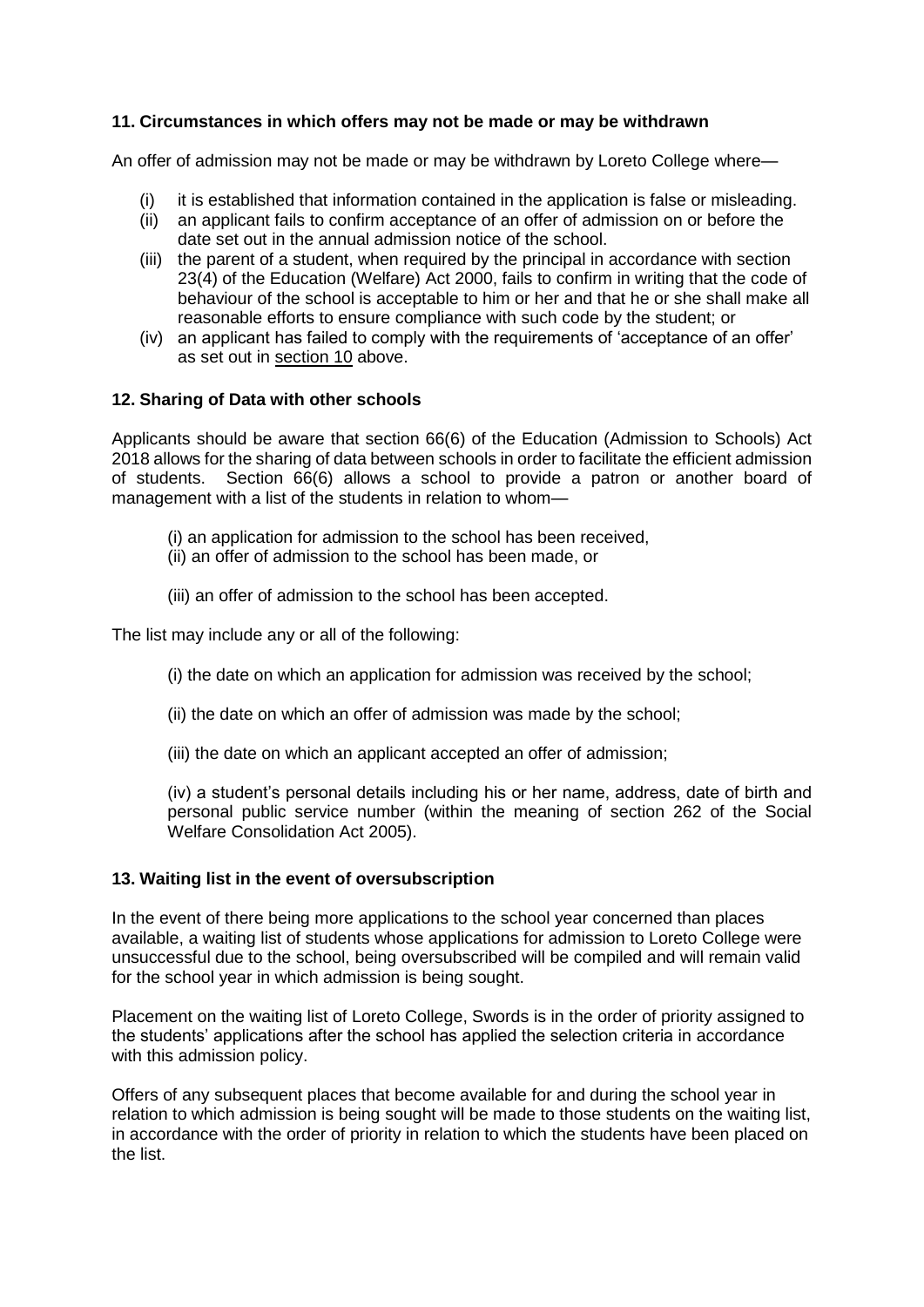## **14. Late Applications**

All applications for admission received after the closing date as outlined in the annual admission notice will be considered and decided upon in accordance with our school's admissions policy, the Education Admissions to School Act 2018 and any regulations made under that Act.

Late applicants will be notified of the decision in respect of their application not later than three weeks after the date on which the school received the application. Late applicants will be offered a place if there is a place available. In the event that there is no place available, the name of the applicant will be added to the waiting list.

## <span id="page-8-0"></span>**15. Procedures for admission of students to other years and during the school year**

Where parents wish to make an application for their daughter to a year group other than First Year or during the school year, they should in the first instance fill in an Application Form. An offer of a place can only be made if there is space in the year group in question. A decision on whether a place can be offered will be conveyed to the parents within 21 days of the initial application. Applications made for a place in Transition Year or Fifth Year in the forthcoming academic year will be refused until the Principal has established the number of available spaces in each of these year groups, which will depend, in turn, on the number of existing Third Year students who progress to either year group. Such applications will be placed on a waiting list in date order of receipt until the number of available places in the relevant year group has been established by the Principal.

Before accepting the offer of a place in the school the parents and their daughter are strongly advised to attend a meeting with the Principal and/or Deputy Principal to ascertain whether there is a place available in the particular subject classes required by their daughter. The fact that there may be a space in a year group would not automatically mean that there is a place available in a particular subject class at the level required by the student. This is because class size is limited in certain subjects. For this reason, parents and their daughter are strongly recommended to attend a meeting with the Principal and/or Deputy Principal to ensure that a transfer to the school would be in the best interests of their daughter given the curricular provision, subject choices/levels and facilities available at the time.

## **Acceptance of an offer of a place by an applicant to a year group other than First Year or during the school year:**

The parents must confirm their acceptance in writing of an offer of a place within two weeks of the date of the offer of a place.

In accepting an offer of admission from Loreto College Swords, the parents must indicate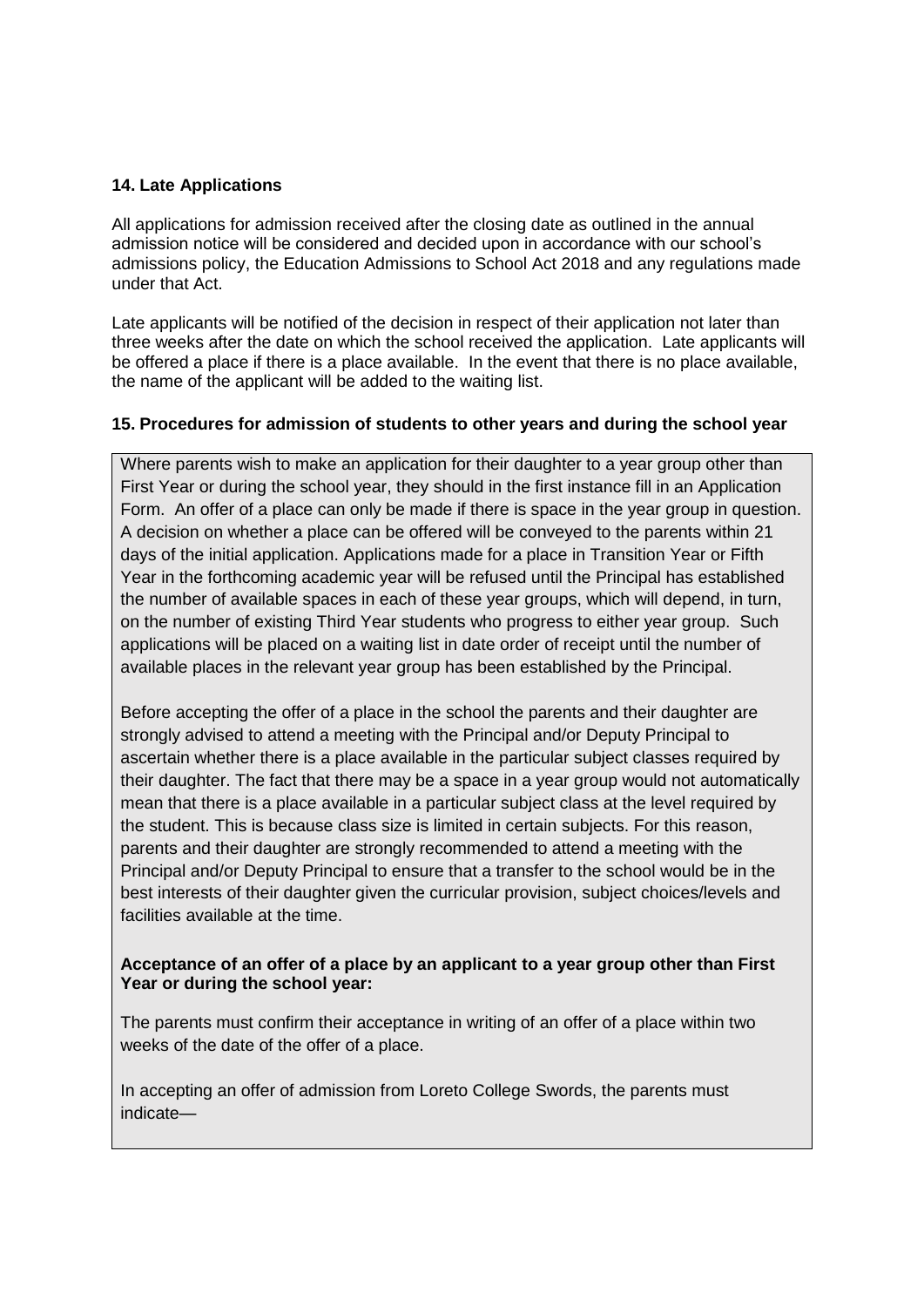(i) whether or not they have accepted an offer of admission for another school or schools. If they have accepted such an offer, they must also provide details of the offer or offers concerned and

(ii) whether or not they have applied for and awaiting confirmation of an offer of admission from another school or schools, and if so, they must provide details of the other school or schools concerned.

Parents should be aware that failure to disclose this information on the acceptance of a place may lead to an offer being withdrawn by the school.

# **Circumstances in which offers of a place in a year group other than First Year or during the school year may not be made or may be withdrawn:**

An offer of admission may not be made or may be withdrawn by Loreto College Swords where—

- (i) it is established that information contained in the application is false or misleading;
- (ii) an applicant fails to confirm acceptance of an offer of admission within two weeks of the date of the offer of a place;
- (iii) the parent of a student, when required by the Principal in accordance with section 23(4) of the Education (Welfare) Act 2000, fails to confirm in writing that the Code of Behaviour of the school is acceptable to him or her and that he or she shall make all reasonable efforts to ensure compliance with such code by the student;
- (iv) an applicant has failed to comply with the requirements of 'acceptance of an offer' as set out above;
- (v) the admission of the applicant would pose a significant risk to the health and safety of the applicant or students and staff of the school, or risk significantly interfering with the right of other students to an appropriate education. The Board of Management has a duty of care to ensure as far as practicable the health and safety of the students and staff of the school. In addition, the Board of Management is required under section 15(1) of the Education Act 1998 to provide, or cause to be provided, an appropriate education for each student at the school for which that board has responsibility; or
- (vi) the application is made for a place in Transition Year or Fifth Year in the forthcoming academic year **before** the Principal has established the number of available spaces in each of these year groups, which will depend on the number of existing Third Year students who progress to either year.

# **Oversubscription to the year group other than First Year:**

In the event of there being more applications to the year group other than First Year than places available, a waiting list of students, whose application for admission to the particular year group has been refused, will be compiled and will remain valid for the school year in which admission is being sought.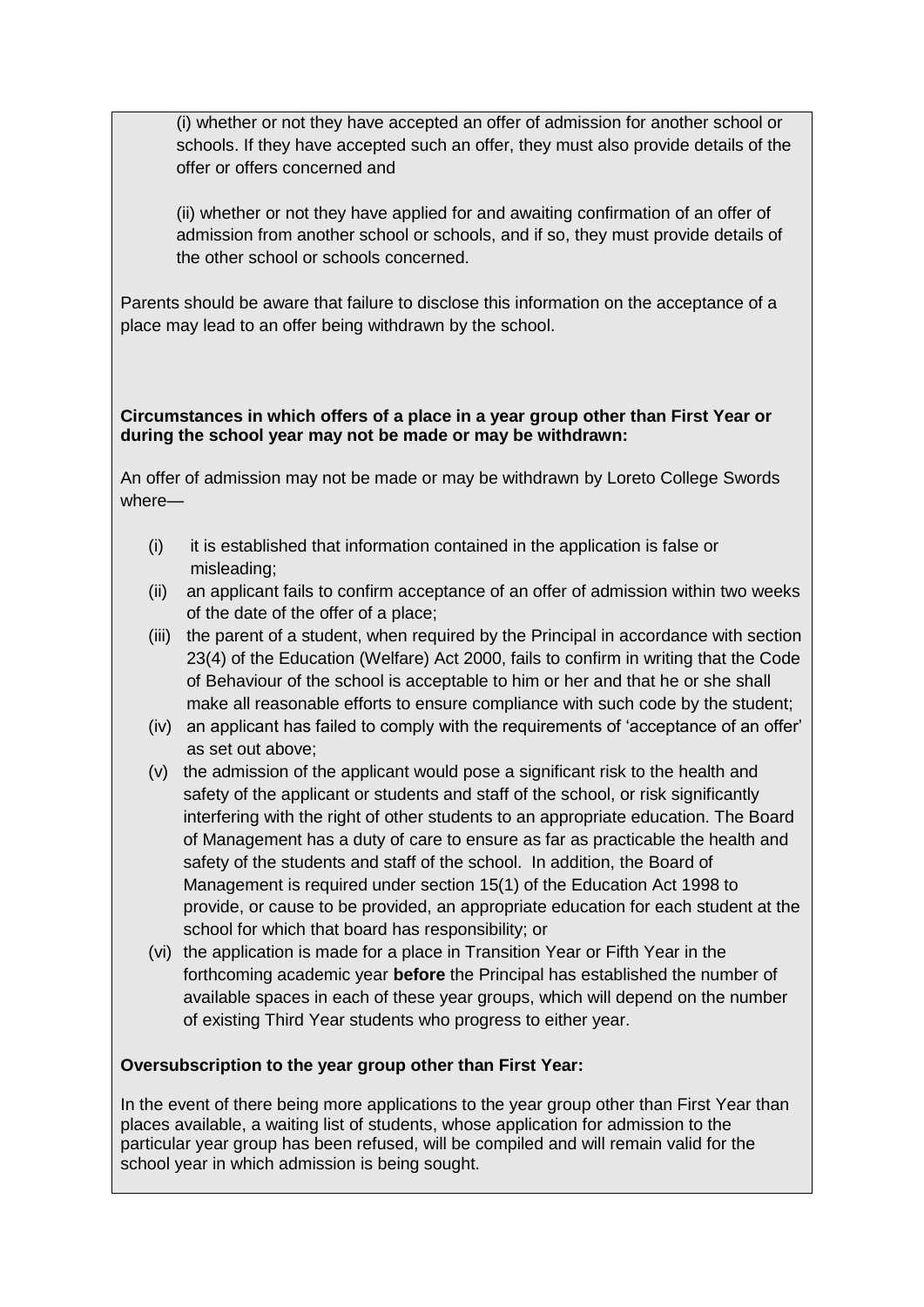Placement on the waiting list will be in the order of priority assigned to the students' applications after the school has applied the selection criteria in accordance with this admission policy see Section 5 above. The order of receipt of a properly completed Application Form will determine the position on this waiting list within each of the criteria. In the unlikely event that there are two or more students tied for a place or places in any of the selection criteria categories set out in Section 5 above, then the position on the waiting list (for places in a year group other than First year) will be determined by a lottery process overseen by the Principal and Deputy Principal.

Offers of any subsequent places in the year group other than First Year that become available during the school year will be made to those students on the waiting list, in accordance with the order of priority in relation to which the students have been placed on the list.

# **Sharing of Data with other schools:**

Applicants should note that the provisions of Section 11 above relating to the sharing of data with other schools will apply in all cases where an application is made to a year group other than First Year or during the school year.

# <span id="page-10-0"></span>**16. Declaration in relation to the non-charging of fees**

The board of Loreto College, Swords or any persons acting on its behalf shall not, except in accordance with section 64 of the Education (Admission to Schools) Act 2018, charge fees for or seek payment or contributions (howsoever described) as a condition of-

- (a) an application for admission of a student to the school, or
- (b) the admission or continued enrolment of a student in the school.

# **17. Arrangements regarding students not attending religious instruction**

A parent of a student, or a student who has reached the age of 18, who wishes to attend Loreto College Swords without attending religious instruction should make a written request to the Principal. A meeting will then be arranged with the parent(s) or the student, as the case may be, to discuss how the request may be accommodated by the school. This matter will then be addressed following the Loreto College Swords RE policy.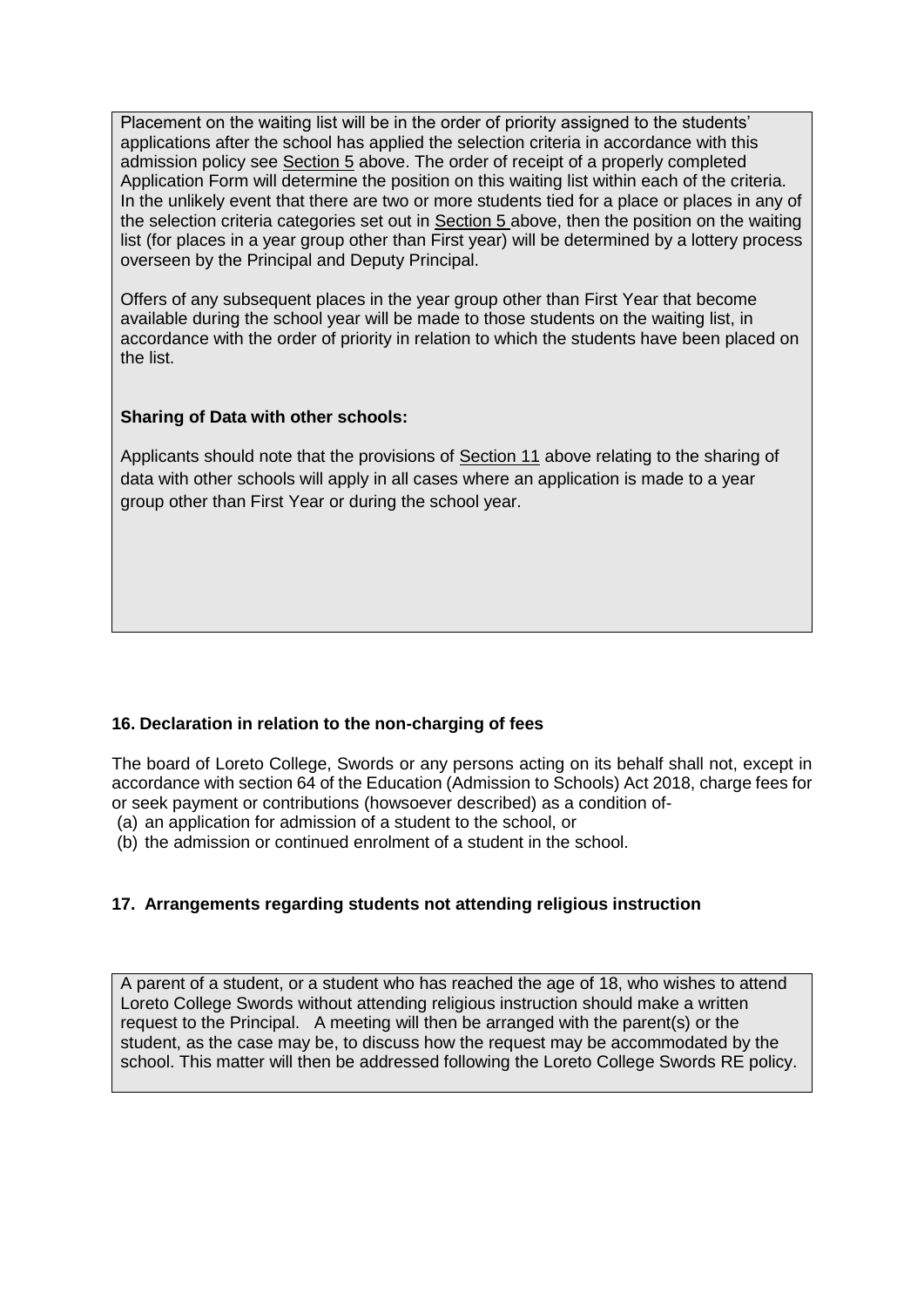# <span id="page-11-0"></span>**18. Reviews/appeals**

#### **Review of decisions by the board of Management**

The parent of the student, or in the case of a student who has reached the age of 18 years, the student, may request the board to review a decision to refuse admission. Such requests must be made in accordance with Section 29C of the Education Act 1998.

The timeline within which such a review must be requested and the other requirements applicable to such reviews are set out in the procedures determined by the Minister under section 29B of the Education Act 1998 which are published on the website of the Department of Education and Skills.

The board will conduct such reviews in accordance with the requirements of the procedures determined under Section 29B and with section 29C of the Education Act 1998.

**Note:** Where an applicant has been refused admission due to the school being oversubscribed, the applicant **must request a review** of that decision by the board of management prior to making an appeal under section 29 of the Education Act 1998.

Where an applicant has been refused admission due to a reason other than the school being oversubscribed, the applicant **may request a review** of that decision by the board of management prior to making an appeal under section 29 of the Education Act 1998.

## **Right of appeal**

Under Section 29 of the Education Act 1998, the parent of the student, or in the case of a student who has reached the age of 18 years, the student, may appeal a decision of this school to refuse admission.

An appeal may be made under Section 29 (1) (c)(i) of the Education Act 1998 where the refusal to admit was due to the school being oversubscribed.

An appeal may be made under Section 29 (1) (c) (ii) of the Education Act 1998 where the refusal to admit was due a reason other than the school being oversubscribed.

Where an applicant has been refused admission due to the school being oversubscribed, the applicant **must request a review** of that decision by the board of management **prior to making an appeal** under section 29 of the Education Act 1998. (See Review of decisions by the Board of Management)

Where an applicant has been refused admission due to a reason other than the school being oversubscribed, the applicant **may request a review** of that decision by the board of management prior to making an appeal under section 29 of the Education Act 1998. (see Review of decisions by the Board of Management)

Appeals under Section 29 of the Education Act 1998 will be considered and determined by an independent appeals committee appointed by the Minister for Education and Skills.

The timeline within which such an appeal must be made and the other requirements applicable to such appeals are set out in the procedures determined by the Minister under section 29B of the Education Act 1998, which are published on the website of the Department of Education and Skills.